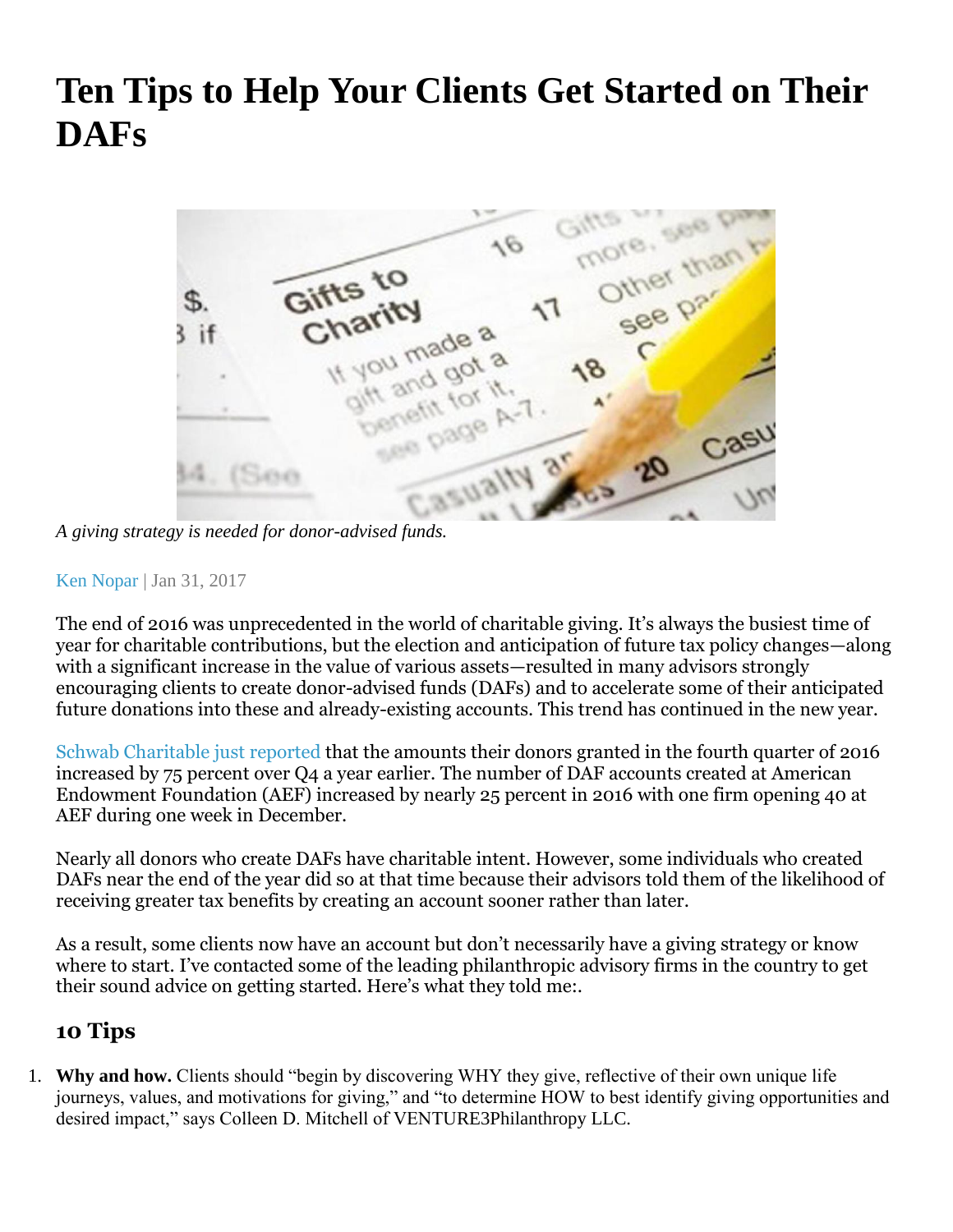- 2. **Personal values**. "What often begins as a tax-driven decision can become a rewarding and meaningful philanthropic experience when it is guided by their personal values and interests. It helps when they take the time to ask themselves what they believe will make the world a better place, says Carolyn O'Brien of MissionBridge Philanthropy.
- 3. **A little planning**. "When it comes to getting the most out of their DAF, a little planning makes a BIG difference. Knowing their charitable vision and mission keeps them focused and able to navigate the endless opportunities to contribute," according to Kia Sullivan of SourcePoint Philanthropy.
- 4. **Next-step ways.** "Being strategic about giving through their DAF doesn't require a complex plan. In fact, complexity often gets in the way of impact. Instead, look for "next step" ways to build on gifts they've already made or find other donors or partners who can leverage their charitable investments," says Kris Putnam-Walkerly of Putnam Consulting Group.
- 5. **Engage rising generations.** "Just like a foundation, a donor-advised fund is a powerful tool to engage the rising generations in their family in defining values, developing a Mission Statement and working together to achieve common philanthropic goals. Through grantmaking and impact investing, all of their philanthropicallycommitted capital can help achieve those goals," according to Bruce DeBoskey of The Deboskey Group.
- 6. **Communication**. "As families begin to consider, incorporate and engage the succeeding generations in their philanthropic process, there's an increasing need for several key things: clarity of purpose, creating opportunities to give individually and collectively and building effective communication and collaboration across the family," says Rebecca Trobe of Impact Coaching & Consulting, LLC.
- 7. **Social impact.** "If clients are looking for a cause to support, they should reflect on what gives them joy or makes them angry. If looking for charities, they should research them like an investment. Effective charities can maximize the client's gift by creating social impact within the community," according to Catherine Chapman of Fullanthropy.
- 8. **Intent of gift.** "The first question the client needs to answer is what will be the intent of the gift. Will this be a one-time or multi-year gift? For a specific initiative or for general operating funds? The best gift to an organization is one accompanied by thoughtful and clear directives and expectations," says Susan Winer of Strategic Philanthropy, Ltd.
- 9. **Look back over past year.** Mark Neithercut from Neithercut Philanthropic Advisors, LLC would advise clients to envision looking back in a year and ask, "what happened during that period that would make them pleased with their philanthropic activity and grant-making from their donor-advised fund account?
- 10. **Articulate values**. "When thinking about giving, clients should articulate their values. When they give in alignment with their values, they can lead happier, healthier lives and allow the recipients of their giving to do so as well," says Deborah Goldstein of Enlightened Philanthropy. "Engage in conversations."

Hopefully financial advisors, accountants and estate planning attorneys engaged in the charitable planning conversation with their clients before they recommended charitable solutions, but if not, it isn't too late. Advisors can help their clients feel a significant amount of pride and satisfaction in knowing that their charitable gifts and involvement are having an impact. Philanthropic advisory firms can be brought in to help clients should they need additional help. This discussion benefits not just the clients, but also the advisors and their firms because it can deepen relationships and attract new clients and assets.

## **Starting the Process**

If wealth advisors, CPAs or attorneys are unsure how to start, here are a few topics they should discuss with clients that can enable them to begin to help the clients think through the process:

- 1. Who is or will be involved in the charitable giving decisions?
- 2. What's their timeframe for giving? During lifetime, at death, after death or for how many years or generations after death?
- 3. Which assets can or should be donated? Are there any illiquid assets that the client doesn't need or intends to sell?